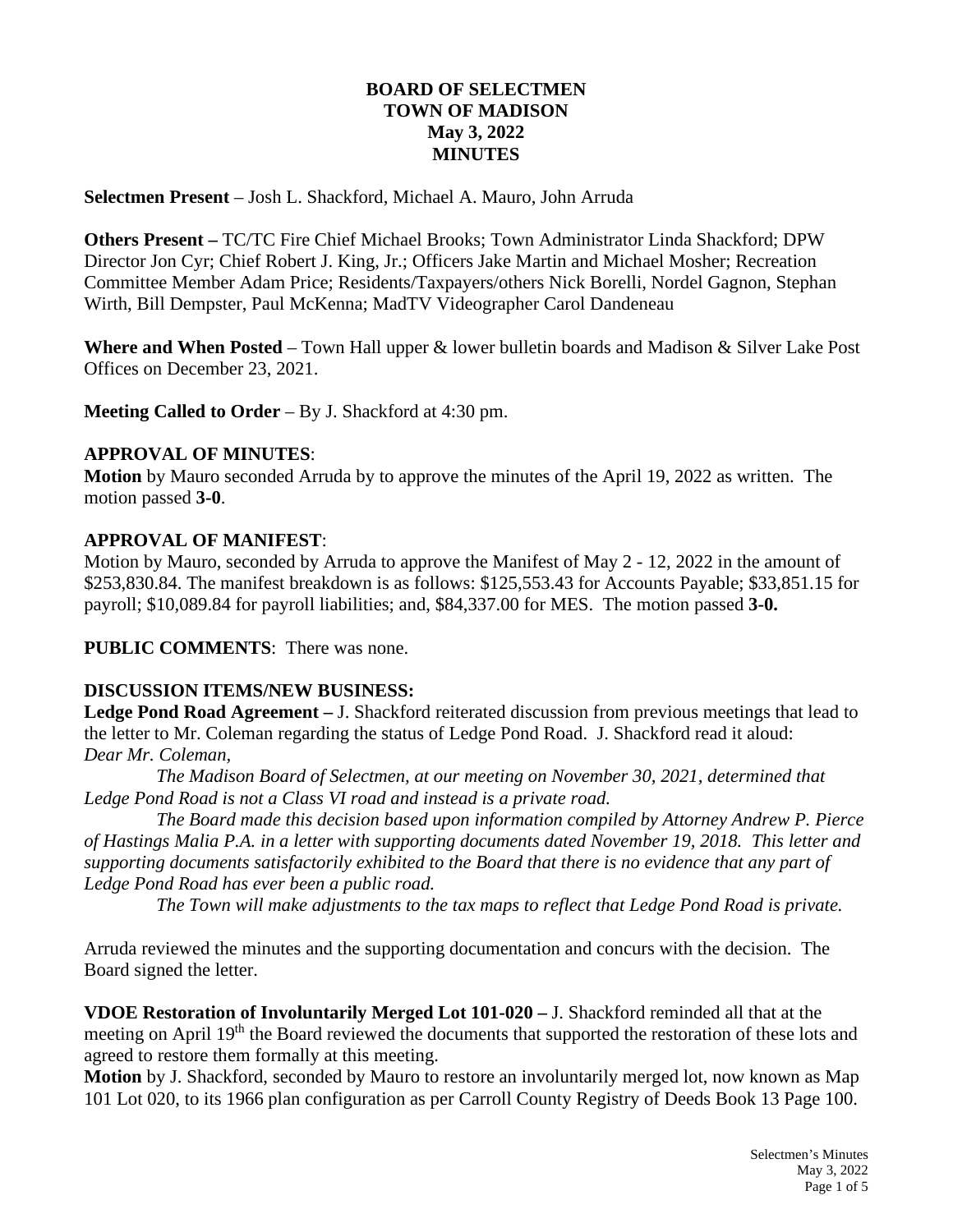This lot will now be known as Map 120 Lot 020 and Map 101 Lot 020-001. The Boundary Plan of Land prepared by Briggs Land Surveying that reflects the change shall be recorded at the Carroll County Registry of Deeds. The motion passed **3-0.**

**Wirth - Class VI Eben Farm Road Maintenance Request –** Stephan Wirth, owner of Map 114 Lot 074, approached the Board with a request to make improvement to Class VI Eben Farm Road. Wirth sent and email dated 04/22/2022 that list the proposed improvements and photographs that include:

- 1. Install a new culvert to divert water that currently saturates the road, making it muddy and nearly unpassable.
- 2. Dig some roadside ditches to divert water away from the road surface.
- 3. Spread gravel on some portions of the road to improve driving conditions.

Cyr asked that pictures be taken before and after improvements and reminded the applicant that the road needs to be left in a condition that is the same or better than it is now. Cyr feels that these improvements are suitable for the needs of the area. The Board was in agreement with the project and copies of correspondence, these minutes and pictures will be placed in the property folder to document the agreement.

**Historical Society Maintenance/Roof –** The Historical Society expressed some concerns that the roof at the society may need some attention. There is no leaking presently. Cyr volunteered to take Swift with him and evaluate the situation.

# **OLD BUSINESS:** There was none.

**Selectman Arruda's List –** Arruda asked Cyr for an explanation of the invoice received from Eco-Maine as he has seen the Town receive revenue checks from them but not invoices for payment. Cyr explained that we receive checks for the cardboard but have to pay to dispose of plastic to which Arruda responded that the amount of man power and trucking that goes into the plastic, it doesn't seem right to have to pay. Cyr responded that it is the best we can do in the current market. Arruda has received comments that the lake level may be too high to which Cyr responded that the recent rain may be the cause.

**Selectman Mauro's List –** Mauro walked the school path project with Cyr prior to this meeting. The plan looks good and affordable. The project will use I-beams for the construction of a bridge. The bridge will not need a culvert installed and therefore no permit from DES is necessary. Mauro sees this as a great way to protect the elementary school students. Cyr noted that Shawn Bergeron is working on the spec for the bridge that will use precast headwalls that the Town already has in stock.

# **Department Heads' List:**

*Chief King –* King brought to the Board's attention \$50,000 in GOFERR grant monies available, with a 10% match, that are available for the purchase of safety equipment. King proposes the purchase of a boat for patrolling of Silver Lake citing the ability to answer calls for camping on the island, firework and parties on the beach. Shackford was in favor of the idea. King estimated a purchase price of \$20,000 for a vessel. The online deadline for submission of June 3, 2022.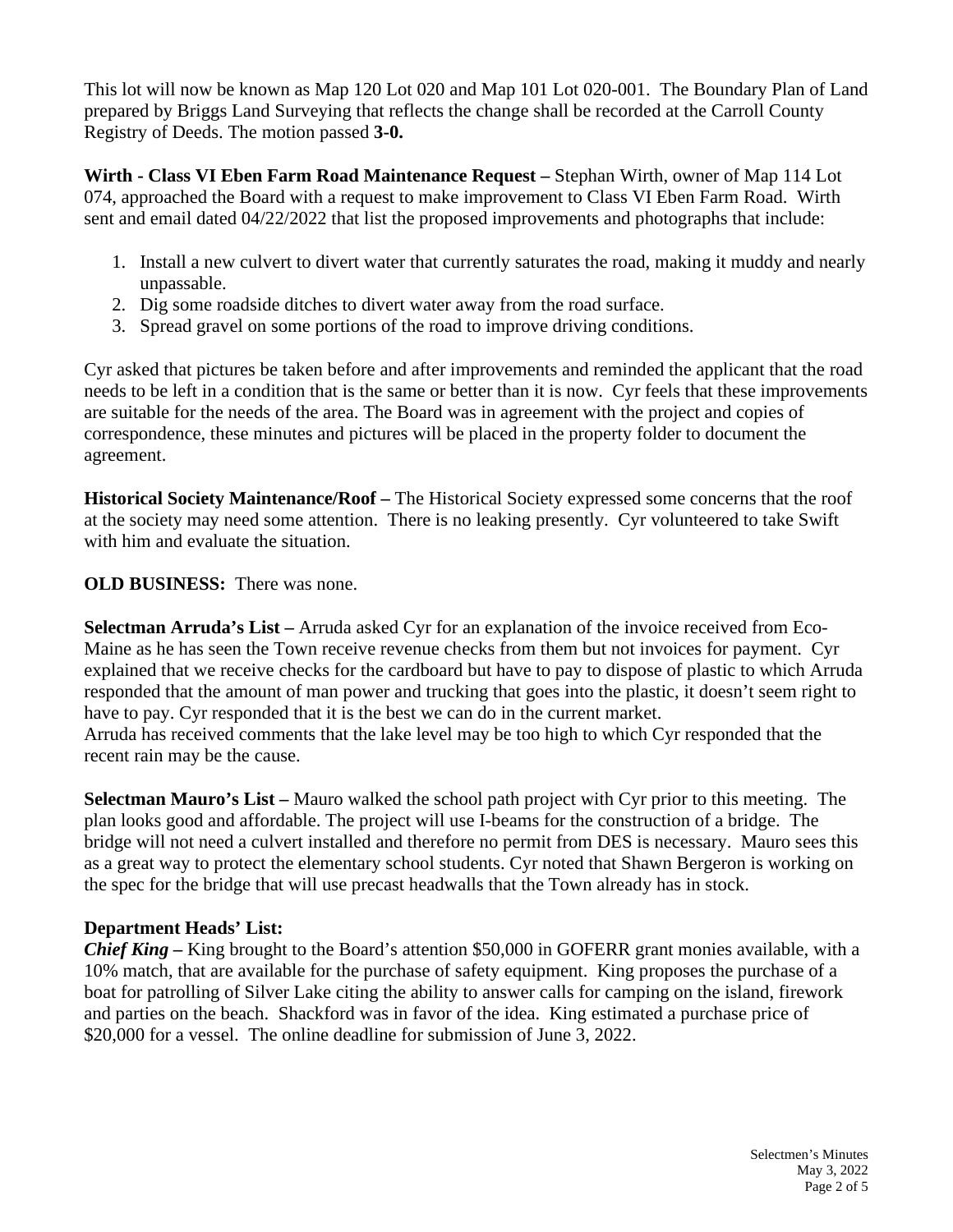Shackford suggested seeing if the same grant can be used for covering of the compactors at the Transfer Station. Mauro can see where making sure that patrons that the use the compactors are safe. It was estimated that both projects could be done within the grant funds.

*Director Cyr –* Cyr presented to the Board the paving numbers for 2022 from Bryant Paving. The agreement to extend our contract made earlier in the year has now come in with a tonnage price of \$88.67 which was an increase from the \$76.00. The contract included a provision that allowed for the price increase. Cyr's 10-year plan for paving used an \$82.00/ton average in his calculations. Cyr asked if he should continue with the paving plan already in place, or make adjustment based upon the price. Arruda was of the opinion that we have the money all ready in place in the budget and as a warrant article and would like to move forward. The Board agreed to the new price and to move forward with the paving as planned for 2022. Cyr also spoke to:

- The culvert under the road at the beginning of East Madison Road, on the Rte 113 end, has failed and needs to be replaced. The cost of the 36" culvert for the project is \$17,680. Cyr would like to get a verbal approval from the Board to be able to order it. The Board agreed and asked Cyr to order the culvert and catch basins. This project will be funded from ARPA grant funds.
- Cyr and Brooks met with the project manager of 363 Danforth Lane via ZOOM regarding the owners plans for improving the road at the Class VI end. J. Shackford feels that their first step should be coming before the Selectmen to ask permission to make improvement to the Class VI road. Brooks noted that the Planning Board governs the standards of the road and it would have to be built to the plans done by the Town that includes the cul-de-sac. Cyr was simply putting the project of the Board's radar.

**Recreation Committee's List –** Price informed that Board that the Rec Committee has plans to hire three people to run the program this year. One director at a stipend of \$6,000 and two assistants at \$3,800 each. An advertisement would be for the assistant positions as Susan Hirtle is being recommended by the Rec Committee as the director to which the Selectmen were in favor. Price also brought to the Board:

- The Committee's consideration of a swim program with instructor.
- Looking into rain date venues that include the Village Store, the school and library. Brooks suggested a tent too.
- The preliminary registration form is in the works and the fee is \$300.00 for the first child, \$275 for the second and \$250 for any additional children.
- They hope that there will be parental volunteers, especially for rainy days. Pottery and Believe in Books are a couple of rainy day ideas.
- The dates are June  $20^{th}$  August  $5^{th}$ .

**Motion** by Shackford, seconded by Mauro to hire Susan Hirtle as the Recreation Department Director for \$6,000 and two assistant directors at \$3,800 each. The motion passed **3-0.**

- Brooks suggested Recreation Department members can attend CPR classes with the fire department crew.
- Price asked the Board to appoint Nancy Martin as a full-member from her present status as an alternate as Penza had to resign.

**Motion** by Shackford, seconded by Mauro to elevate Martin to the full-member of the Recreation Committee. The motion passed **3-0.**

• Price is aware that the Town has funds for the ball fields and pavilion. Price has arranged to meet with Jake Boewe to go over the plans and make a materials list. Brooks feels there would be no problem getting it built as there are a lot of local hands willing to volunteer to help offset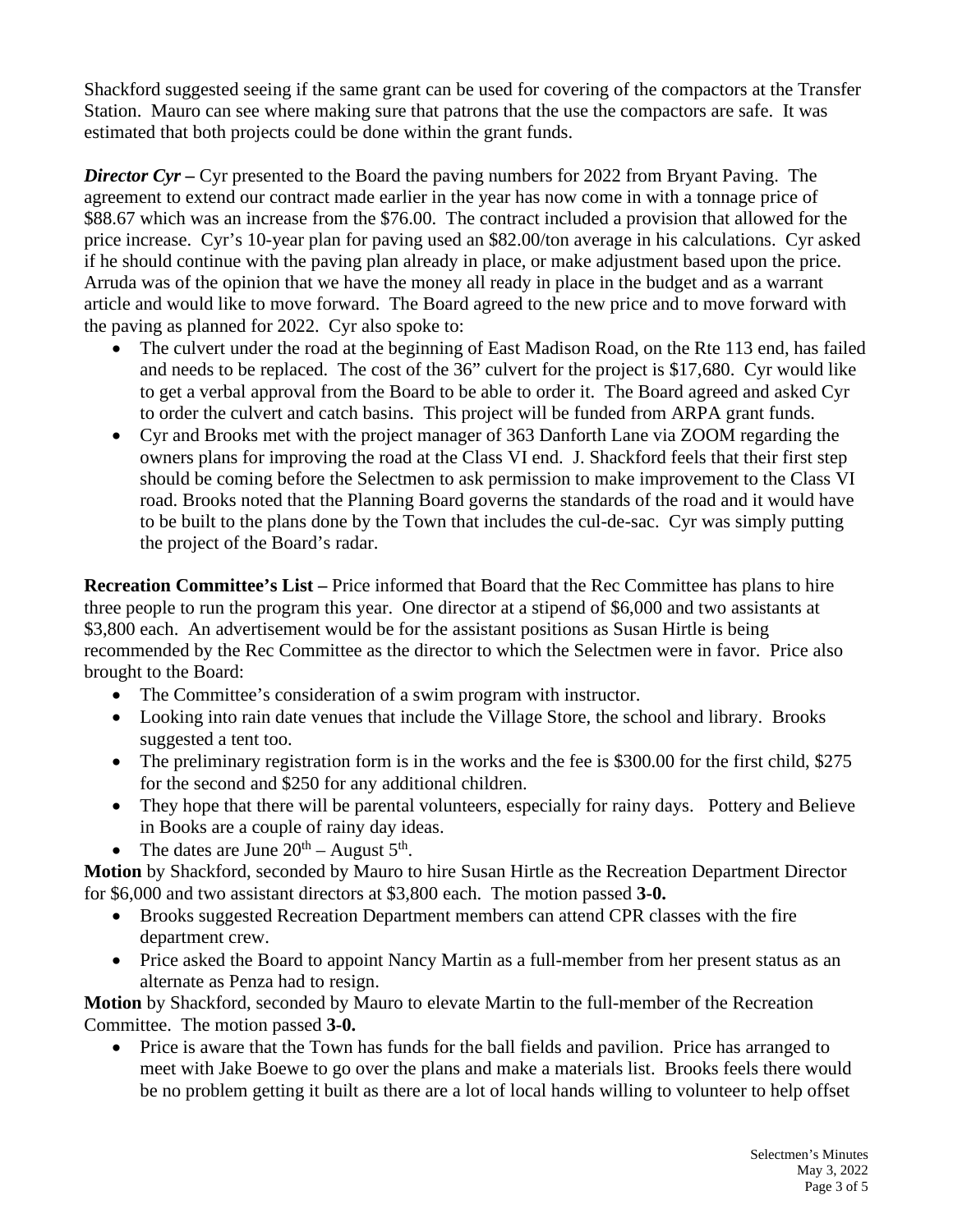costs. Price wondered if there are any grants available for the construction of the pavilion with Brooks suggesting reaching out to our local state representative with that question. It was mentioned that ARPA funds could be a great possibility for funding.

• Price is trying to solicit fund raising for the Recreation Program by offering the advertising signs on the ballfield fence.

**King** has sent soil samples out UNH for testing but have not received the results yet. King did some dethatching of the upper field, found a bee's nest, and hopes to run a landscape rake over it soon, add lime and seed. Concern that the field have already been reserved for games had Shackford suggest that it only be aerated and limed, that would allow the games to proceed and seeding can be done after the season is done. J. Shackford asked if there is an irrigation plan for the ballfield that can be done with Bernie Edwards. Cyr suggested getting three prices on the project with Brooks hoping Edwards can help us with the project.

**Selectman Shackford's List –** The Selectmen have hired a new Town attorney and J. Shackford would like to send him copies of our latest zoning ordinance to get an opinion on the ordinance as related to STRs. The Board was in agreement with this.

Arruda noted that we are the 34% point in the year with 31% of the budget spent.

**Administrator's List –** L. Shackford informed the Board that the rescue truck being worked on at Dingee needs to be paid for work done to date. The lease with Tax Exempt Leasing needs a signature to make that payment however the paperwork will not be available until tomorrow. L. Shackford asked the Board to approve a signature out of session to get that payment made. The Board agreed with signing it out of session.

There are bills due to be paid to Coleman and Burke Quarry in the amount of \$1,511.06 for supplies related to the boat ramp project. Coleman will be paid \$215.47 for stone with the Town being reimbursed to the gravel line for \$1,295.59 that was already paid to Burke Quarry. The Board was in agreement with these payments being made from the Land Use Change Tax account as part of the boat ramp project.

*Fire Chief Brooks* – The rescue truck is coming along per schedule with its next stop in Portland to be re-programmed to stop the shut off for the generator and allow it to function which will keep the pumps working during service. Brooks also reported:

- The mezzanine project is complete at the station to be funded from General Government buildings as approved at a prior meeting.
- The Forestry vehicle pump was having troubles because the crank case filled with gasoline; it appears to be running ok after some attention.
- The Madison Fire trucks were in the back drop on WMUR at the Red Jacket Hotel fire. Five of Madison's members assisted in stopping the spread of the fire.
- Brooks put on his Tax Collector hat and announced that we collected \$140,000 in tax revenue last week.

**King** would like to participate in the municipal auction that is coming up to enter some light bars that are of no use to the department any longer. Cyr joined in and has some unused plows that could be brought to auction too. The items need to be dropped off next Wednesday or Thursday. The Board was in agreement. King also has several thousands round of ammunition that cannot be used by the